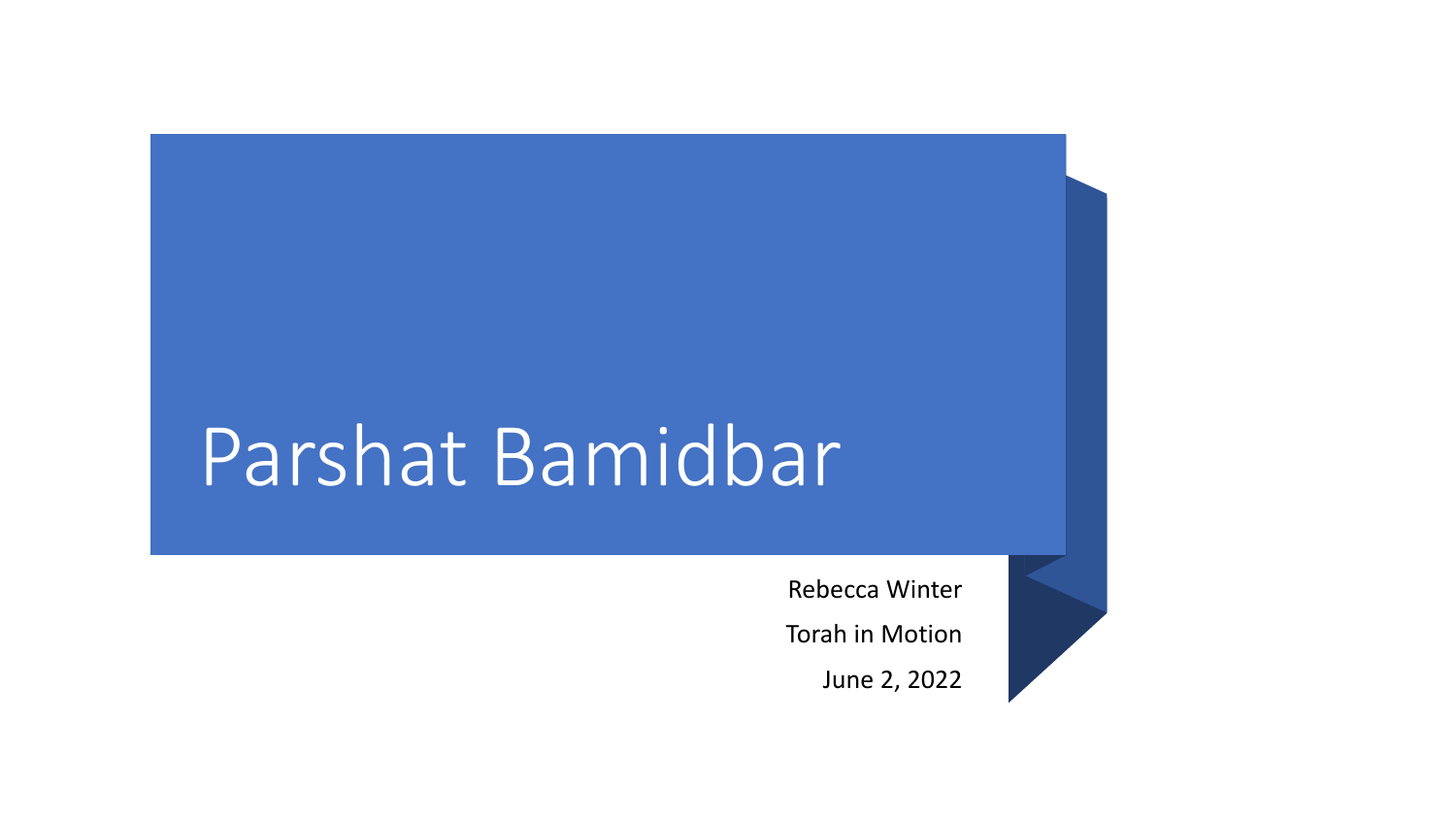#### Ramban introduction to Bamidbar



<u>והספר הזה כולו במצות שעה ש</u>נצטוו בהם בעמדם במדבר ובנסים הנעשים להם לספר כל מעשה ה' אשר עשה עמהם להפליא. וספר כי החל לתת אויביהם לפניהם לחרב וצוה איך תחלק הארץ להם. ואין בספר הזה מצות נוהגות לדורות זולתי קצת מצות בענייני הקרבנות שהתחיל בהן בספר הכהנים ולא נשלם ביאורן שם והשלימן בספר הזה.

Now this whole book deals only with those commandments which were meant only for a particular time, being the period when the Israelites stayed in the desert, and [it deals also] with the miracles which were done for them, in order to tell all the wondrous deeds of the Eternal which He wrought for them. It tells how He began to destroy their enemies before them by the sword, and He also commanded how the Land should be divided up amongst them. There are no commandments in this book which are binding for all times except for some commandments about the offerings which He had begun in the Book of [the Law of] the Priests [i.e., Leviticus], and whose explanation was not completed there, therefore He finished them in this book.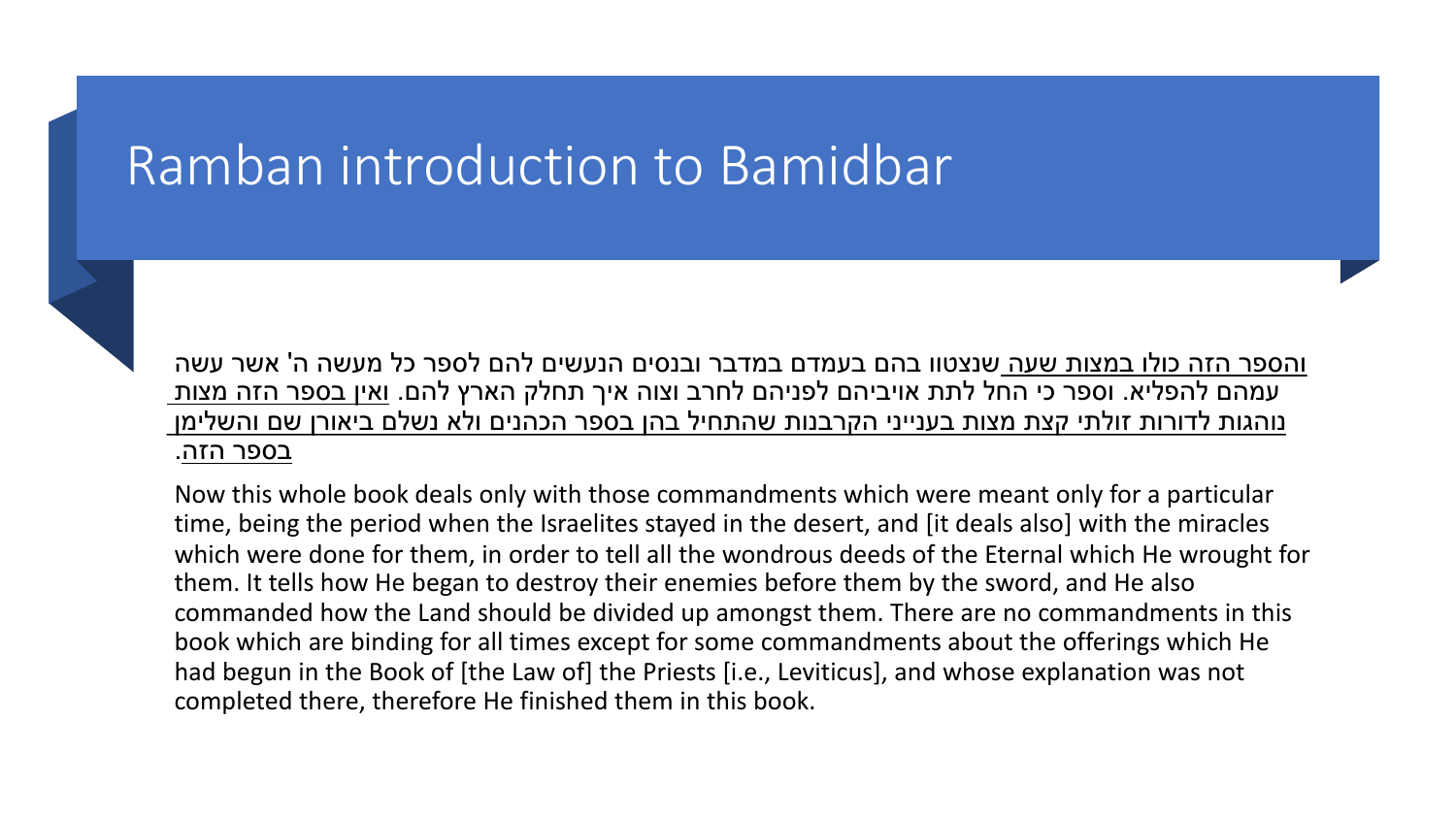:זׂר

Vayikra

called to יהוה Moses and spoke to (Vayikra 1:1)

ֿמֹשֶׁה <mark>בְּמִדְבַּר סִינֵי בְּאָהֶל מוֹעֵד </mark>בְּאֶחָד <u>ּ</u>לַחֹדֶשׁ הַשֵּׁנִי 'צֵאתָם מֵאֶרֶץ מִצְרֵיִם לֵאמְר: On the first day of the second month, in the secor **Bamidbar** following the exodus from the land of Egypt, יהוה Moses in the wilderness of Sinai, in the Tent of Me (Bamidbar 1:1)c

אֱלֶה הַדְּבָרִ֫ים אֲשֶׁר דְּבֶּר מֹשֶׁה אֶל־כָּל־יִשְׂרָאֵ֫ל בְּעֻבֶר הַיַּרְדֶּן בַּמִּדְבָּר בְּעֲרָבָה ۚמֹוֹל 6וּף בִּין־פָּארֶן וּבִין־תֶּפֶל וְלָבֶן וַחֲצֵרֹת וְדֵי זָהֲב: These are the words that Moses addressed to all Israel on the other side of the Jordan. - Through the wilderness, in the Arabah near Suph, between Paran and Tophel, Laban, Hazeroth, and Di-zahab, (Devarim 1:1)

Devarim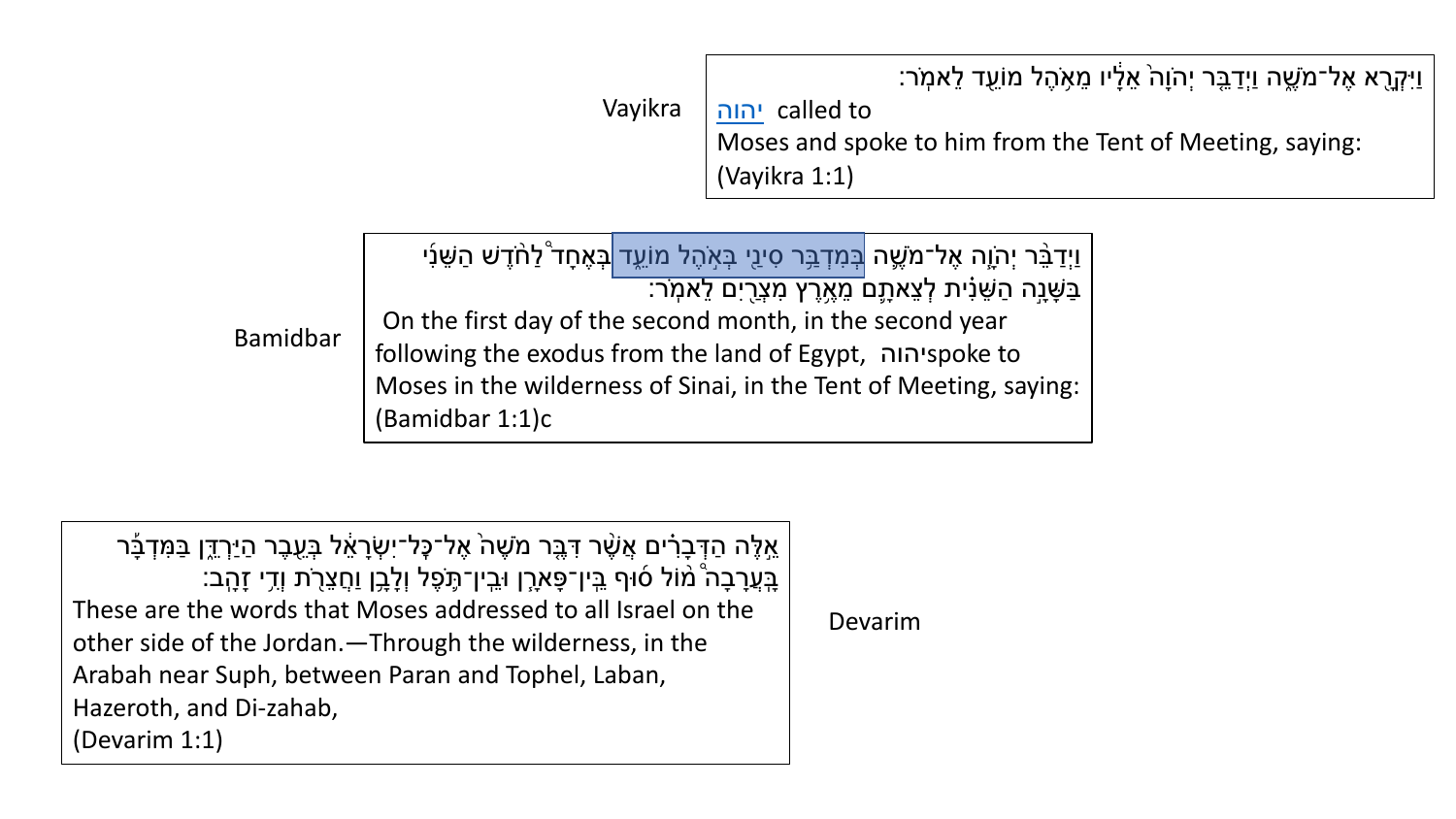### Bamidbar

The counting and arrangement of the Shevatim The 'leftovers' from Vayikra (Sotah, Nazir, Menorah, Pesach Sheini, Trumpets)

| ַז וַיְהָי בִּנְסָעַ הָאָרָן וַיַּאמֶר מֹשֶׁה קוּמָה   יְהֹוָה וְיָפֵצוּ אִיְבֶדוּךְ וְיָנָסוּ מְשַׂנְאֶיךָ מִפָּנֵיךָ<br>When the Ark was to set out, Moses would say: |
|-------------------------------------------------------------------------------------------------------------------------------------------------------------------------|
| יהוה! Advance, O                                                                                                                                                        |
| May Your enemies be scattered,                                                                                                                                          |
| And may Your foes flee before You!                                                                                                                                      |
| וּבְנֻחֻׂה יֹאמֵר שׁוּבָה יְהֹוָה רִבְבָוֹת אַלְפֵי יִשְׂרָאֵל: ε {פ                                                                                                    |
| And when it halted, he would say:                                                                                                                                       |
| * <b>Return  thousands!</b> Others "Return, O ,יהוה, "Return and the / ten thousands of the                                                                             |
| יהוה, Return, O יהוה, <i>families of Israel!"</i> Return                                                                                                                |
| You who are Israel's myriads of thousands!<br><i>(Bamidbar 10:35-36)</i>                                                                                                |

Complainers, Spies, Korach, Bilam, Moav & Pinchas, Moshe hitting the rock **Wars**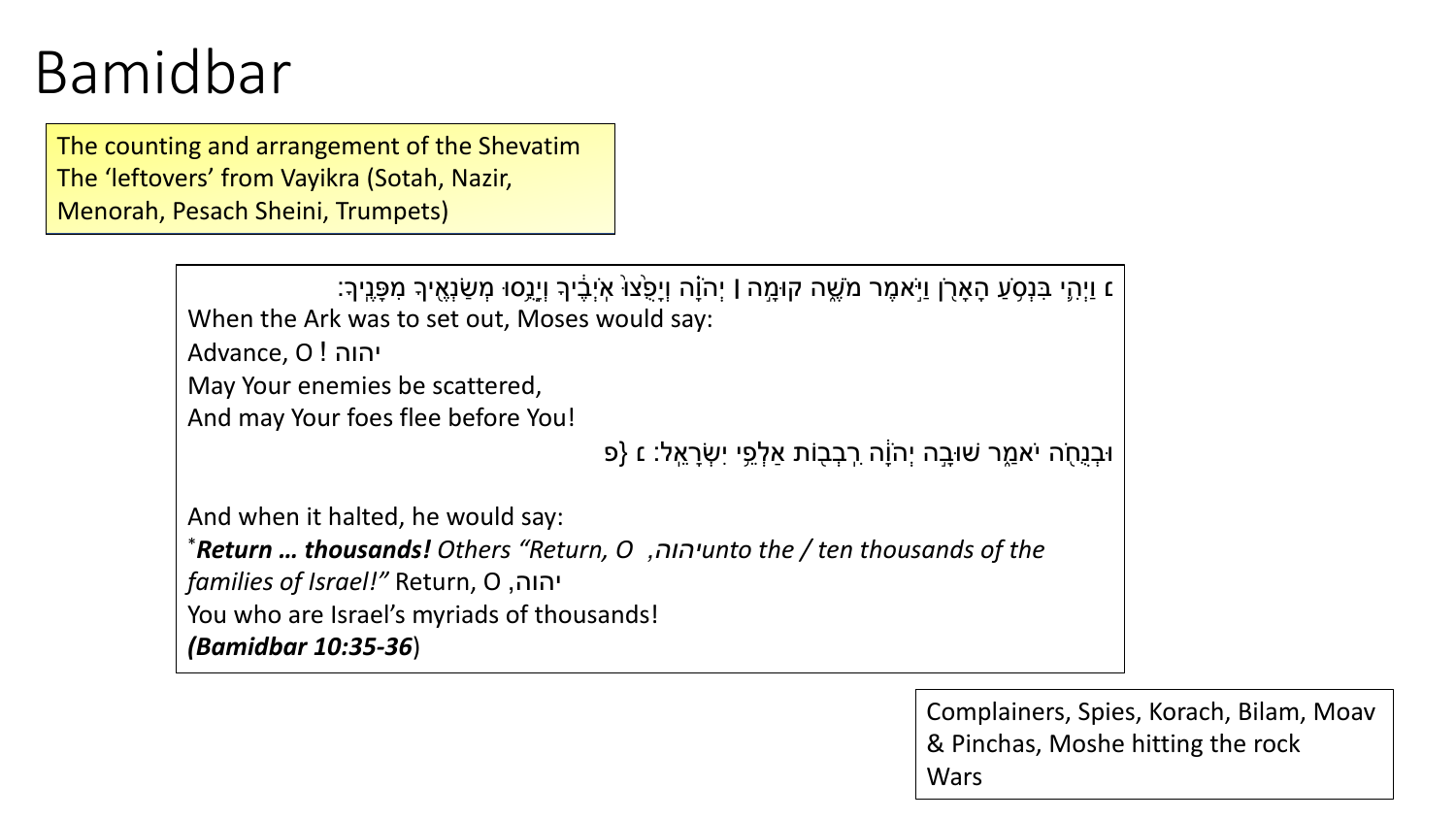The first section of Numbers offers organizational methods for entering transitions and negotiating them successfully, but leaders can never prepare for what is inherently unpredictable. We will spend time with the Israelites as they put infrastructure into place to help them negotiate the immensity of a harsh and unforgiving landscape. We will try to understand why over-preparing for uncertainty, rather than surrendering to it, was a costly mistake then and can be a costly mistake for leaders now. The nature of leadership is that leaders will be thrown into situations that defy preemptive strategizing; the exact strategies and activities the leader carefully worked out can suddenly seem woefully under-scale and inadequate. Considering all possible challenges in advance, the leader's reward may be that the very solutions once deemed helpful will become a source of limitation, an oversimplification of a problem of intricacy and confusion.

*Leadership in the Wilderness: Authority and Anarchy in the Book of Numbers Dr. Erica Brown*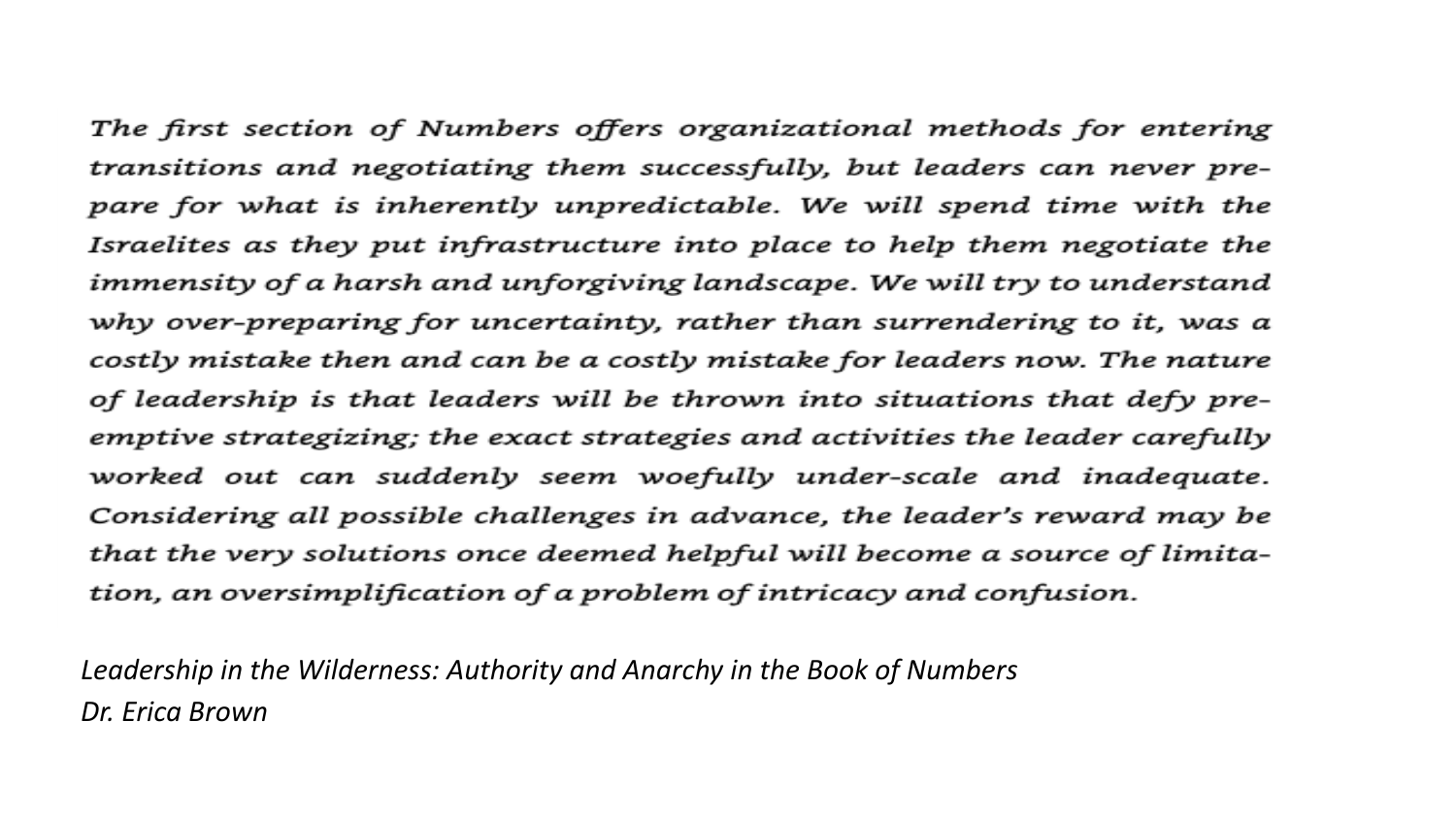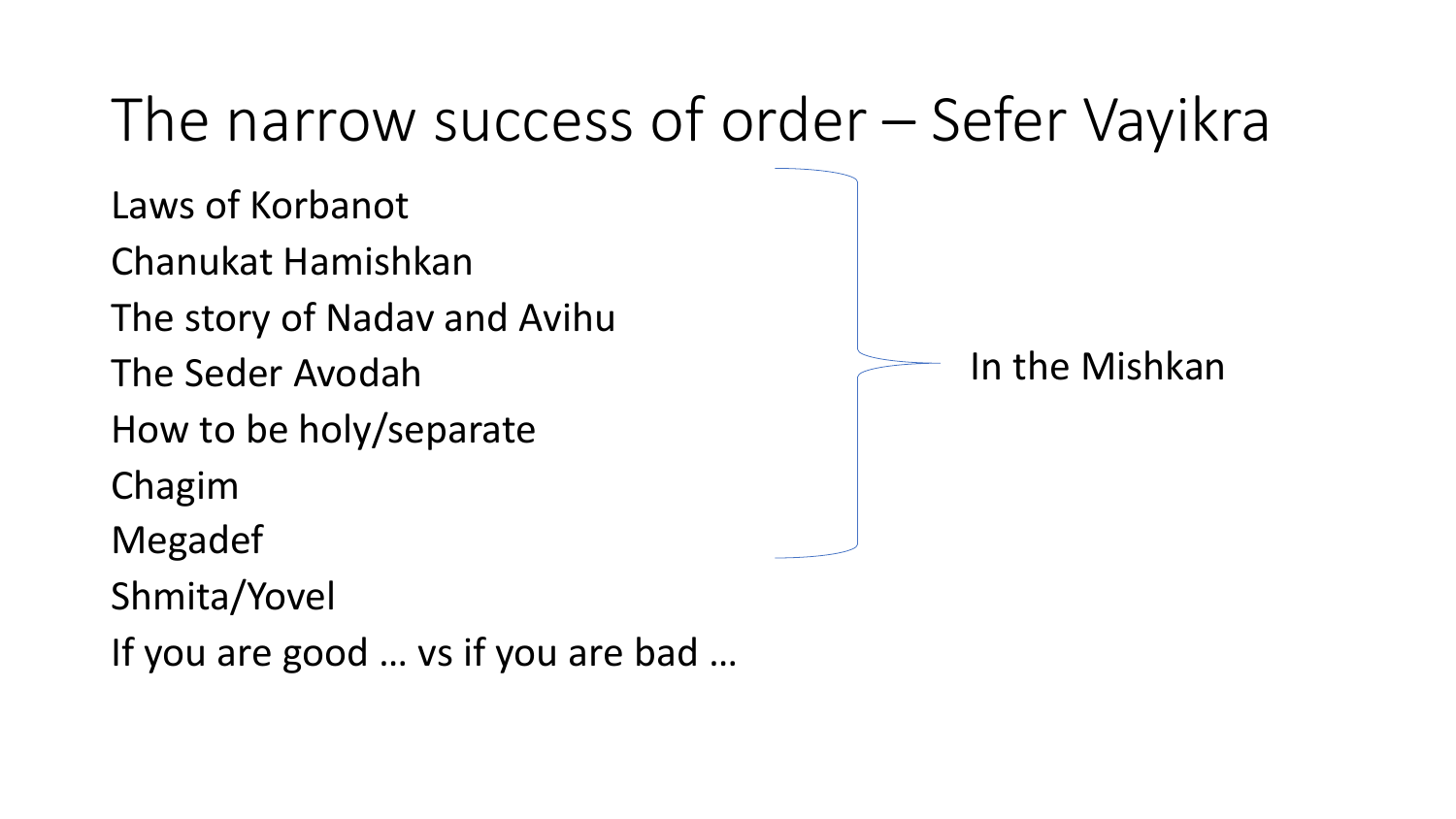

וַיְדַבֵּ֫ר יְהֹוֶה אֶל־מֹשֶׁה בְּמִדְבֵּר סִינֵי בְּאָהֶל מוֹעֵד בְּאֶחָד ۚלַחֹדֶשׁ הַשֵּׁנִי ַבַּשָּׁנָָה הַשֵּׁנִית לְצֵאתֶם מֵאֶרֶץ מִצְרֻיִם לֵאמְר:

On the first day of the second month, in the second year following the exodus from the land of Egypt, והוה Moses in the wilderness of Sinai, in the Tent of Meeting, saying: (Bamidbar 1:1)c

#### Infant  $\rightarrow$  Child  $\rightarrow$  Adolescent  $\rightarrow$  Adult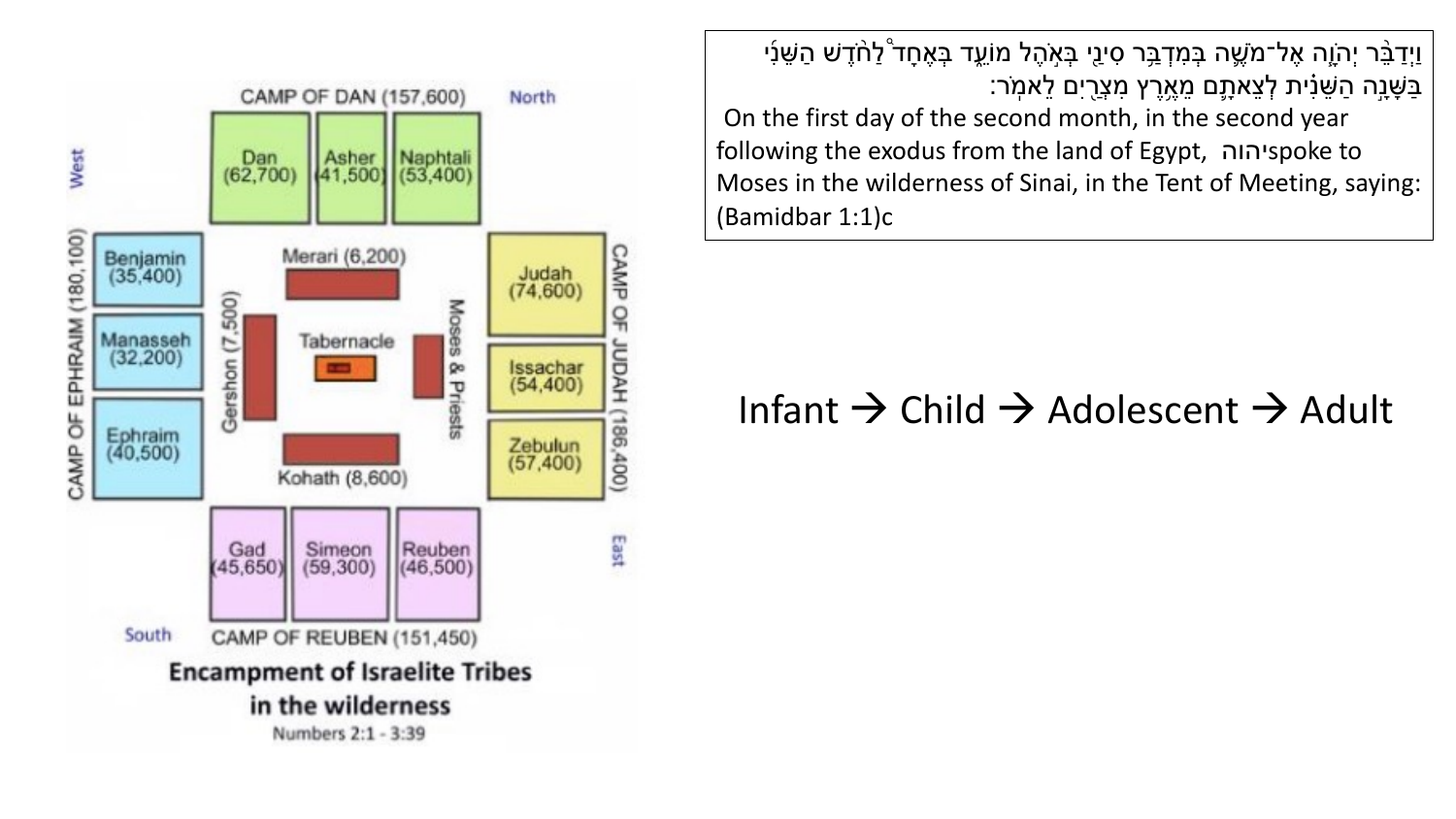

## Parshat Bamidbar

- Introducing the Nesiim
- Counting Bnei Yisrael
- Arranging Bnei Yisrael around the Mishkan
- Excluding the Leviim  $-$  separate count
	- Detailing the Avodah of the Leviim
	- Placing the Mishkan at the centre of the travelling camp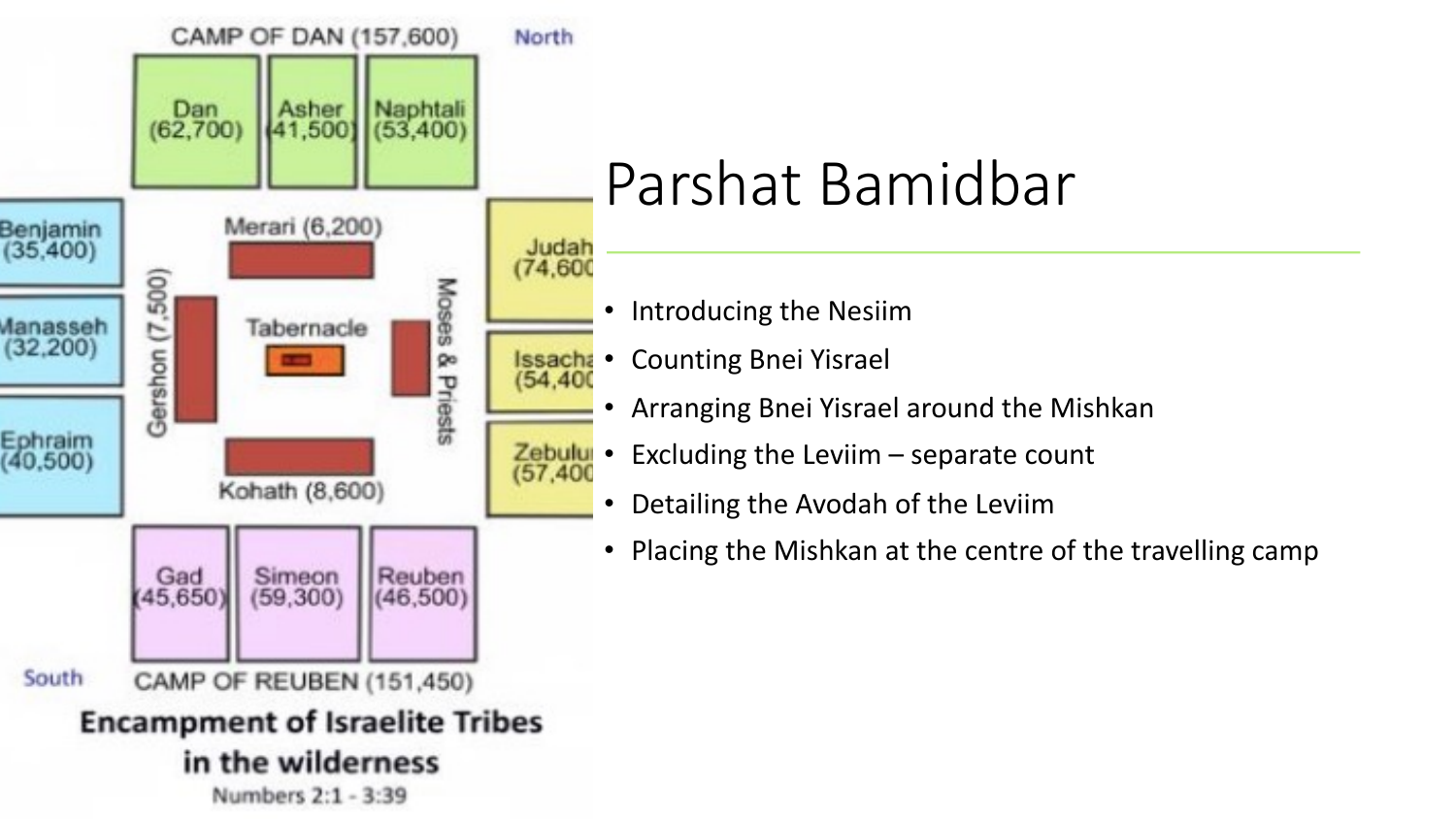### Situation 1: Replacing the Bechor with the Leviim

ויְַדֵ֥בּר יְהָֹ֖וה ֶאל־מֶֹ֥שׁה ֵלּא ֽמֹר׃

יהוה◌ ַ spoke to Moses, saying:

וַוַּאֲנִי הִגֶּה לָקֵחְתִּי אֶת־הַלְוִיָּם מִתּוֹךְ בְּנֵי יִשְׂרָאֵ֫ל תַּחַת כָּל־בְּכֶוֹר פֶּטֶר רֶחֶם מִבְּנֵי יִשְׂרָאֵל וְהֶיוּ לִי הַלְוֵיִם:

hereby take the Levites from among the Israelites in place of all the male first-born, the first issue of the womb among the Israelites: the Levites shall be Mine.

ַּכִּי לִי ּכָּל־בְּכוֹרֿ בְּיוֹם הַכּוֹתִ כָל־בְּכוֹר בְּאֶרֶץ מִצְרַ֫יִם הִקְדַּשְׁתִּי לִי כָל־בְּכוֹר בְּיִשְׂרָאֵ֫ל מֵאָדֶם עַד־בְּהֵמֶה לִי יִהְיֻוּ אֲנִי יְהוֶה: {פ}

For every male first-born is Mine: at the time that I smote every [male] first-born in the land of Egypt, I consecrated every male first-born in Israel, human and beast, to Myself, to be Mine, 's.

Bamidbar 3: 11 - 13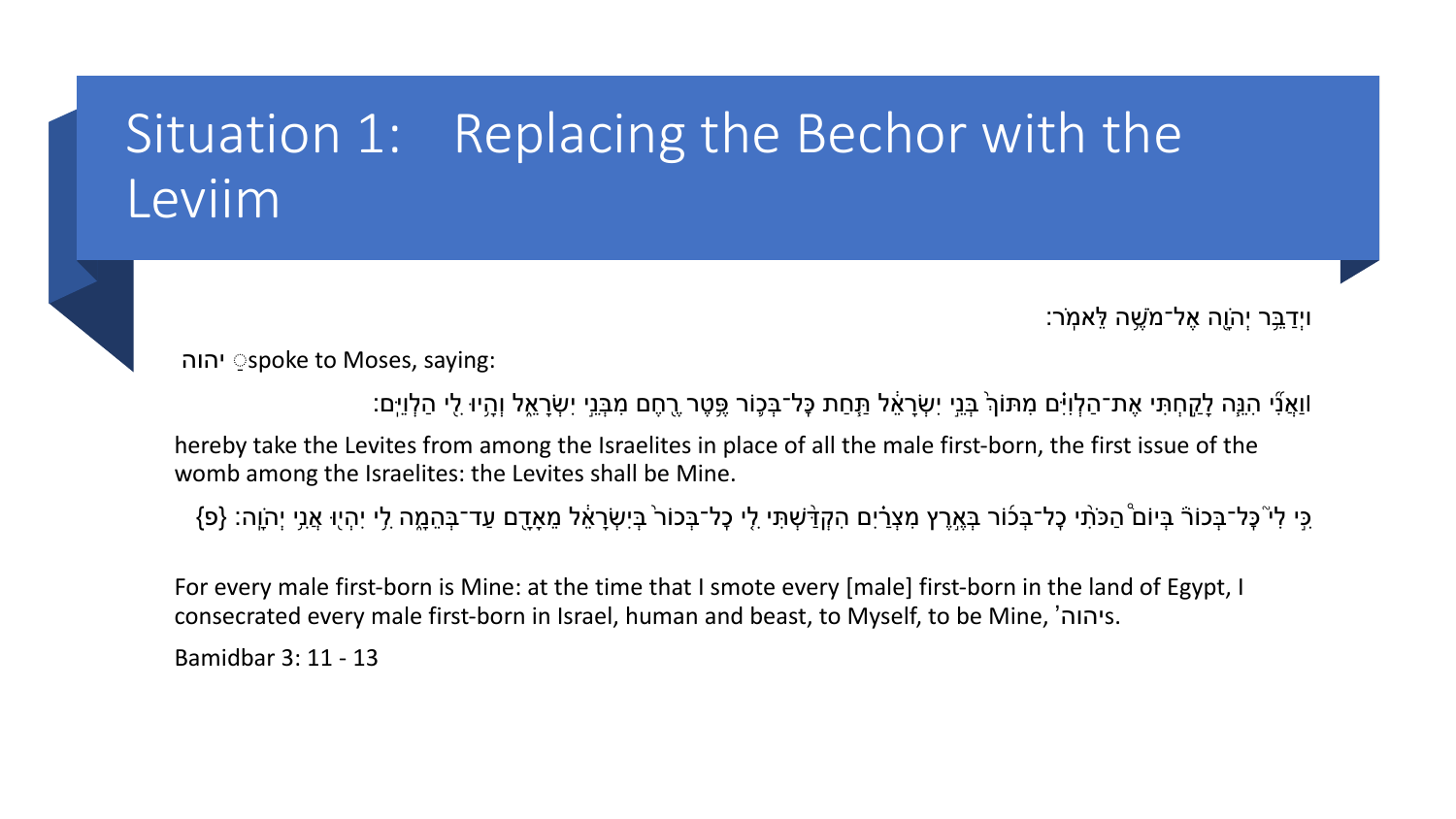וְהָיָّה כִּי־יִשְׁאָלְךָ בִנְךֶ מָחֻר לֵאמְר מַה־זֶאת וְאָמַרְתָּ אֵלָיו בְּחָזֶק יָד הוֹצִיאָנוּ **וֹ** יְהֹוֶה מִמְּצְרֵיִם מְבֵּית וְ<u>עַבָ</u>דִים:

And when, in time to come, a child of yours asks you, saying, 'What does this mean?' you shall reply, 'It was with a mighty hand that **intry of the bought** us out from Egypt, the house of bondage.

וַיְהִ֫י כִּי־הִקְשֶׁה פַרְעֹה ۚלְשַׁלְּחֵ֖נֹוּ וַיַּהֲרֹג יְהֹוֶה כְּל־בְּכוֹר בְּאֶרֶץ מְצְרַ֫יִם מִבְּכִר |<br>אֶדֶם וְעַד־בְּכוֹר בְּהֵמֱה עַל־כֵּן ۚאֲנִי זֹבֵמ לְיהוָה כָּל־פֶטֶר רֶמֶם הַזְּכָרִים<br>|נְכָל־בְּכִוֹר בָּנֵי

When Pharaoh stubbornly refused to let us go, וואולוהוה [male] first-born in the land of Egypt, the first-born of both human and beast. Therefore I sacrifice to חוה every first male issue of the womb, but redeem every male first-born among my children.'

Shemot 13: 14 - 15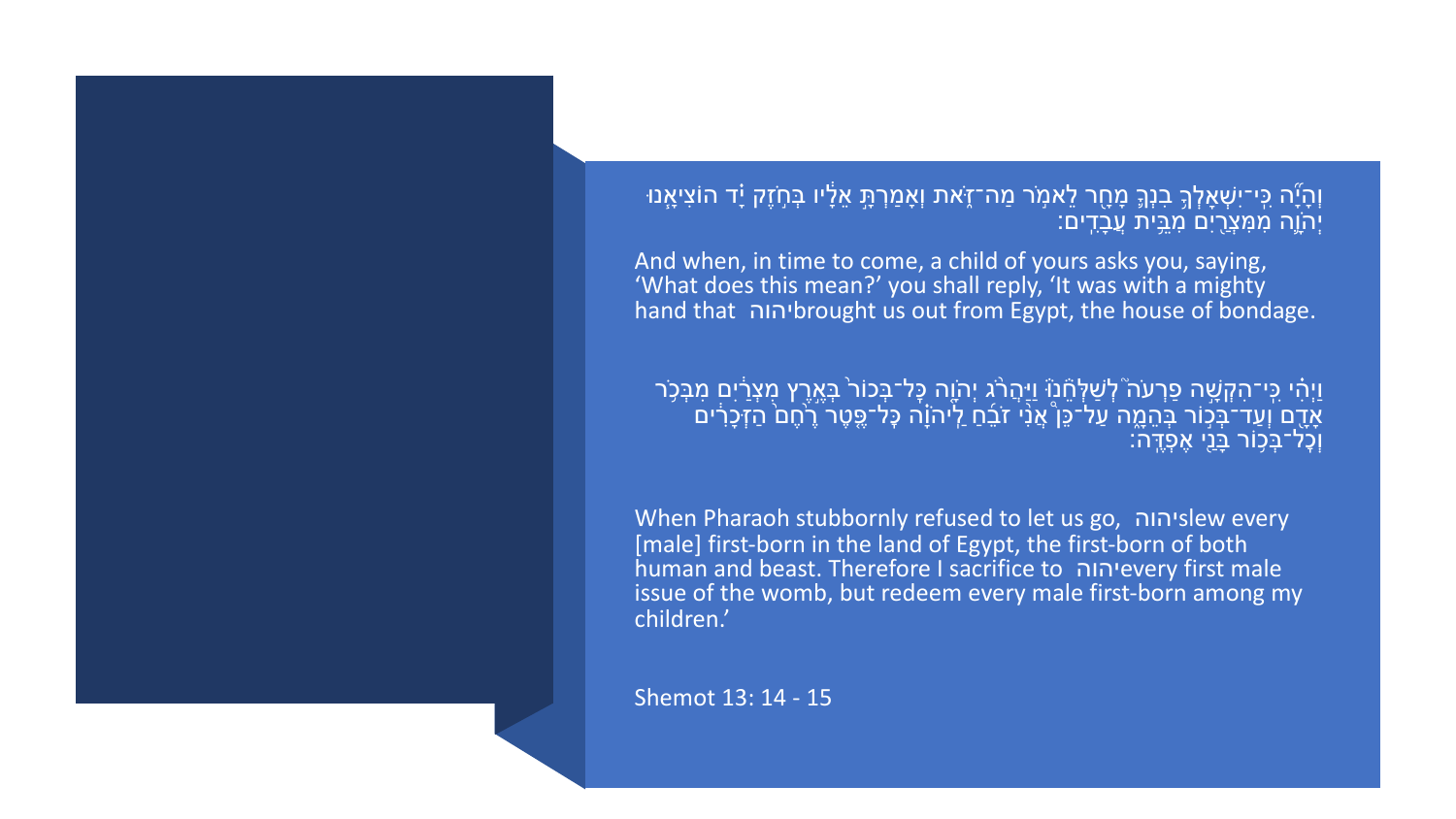#### Rashi – the switch



ָי בָהֶן **מתוך ָבניִ ישראל** שֶׁיִּהְיוּ יִשְׂרָאֵלְ שִׂוֹכְרִין ָאוֹתָן לְשֵׁרוּת שֶׁלִּי? ֶּהְמֹוֹרָתָם "לְפַי שֶׁהַיְתָה הַעֲׁבֹוֹדָה בַּבְּכוֹרוֹת, וּלְשֶׁחֲטָׁאוּ בַעֲגֶל נַפְסְלוּ,<br>ניהֶם (עי' זבחים קי"ב):

י הנה לקחתי AND I, BEHOLD I HAVE TAKEN [THE LEVITES FROM AND I ISRAEL] — This means: And I — whence do "I" claim the right<br>children of Israel, that the Israelites should have to hire them<br>service? It is through the firstborn — to whom I surely have a them (the Levites) and so I take them in their (the firstborns') service? It is through the firstborn — to whom I surely have a them (the Levites) and so I take them in their (the firstborns') service (the priestly functio and among them their firstborn too) sinned by worshipping the disqualified, and the Levites who had not worshipped the ido Zevachim 112b).

Bamidbar 3:12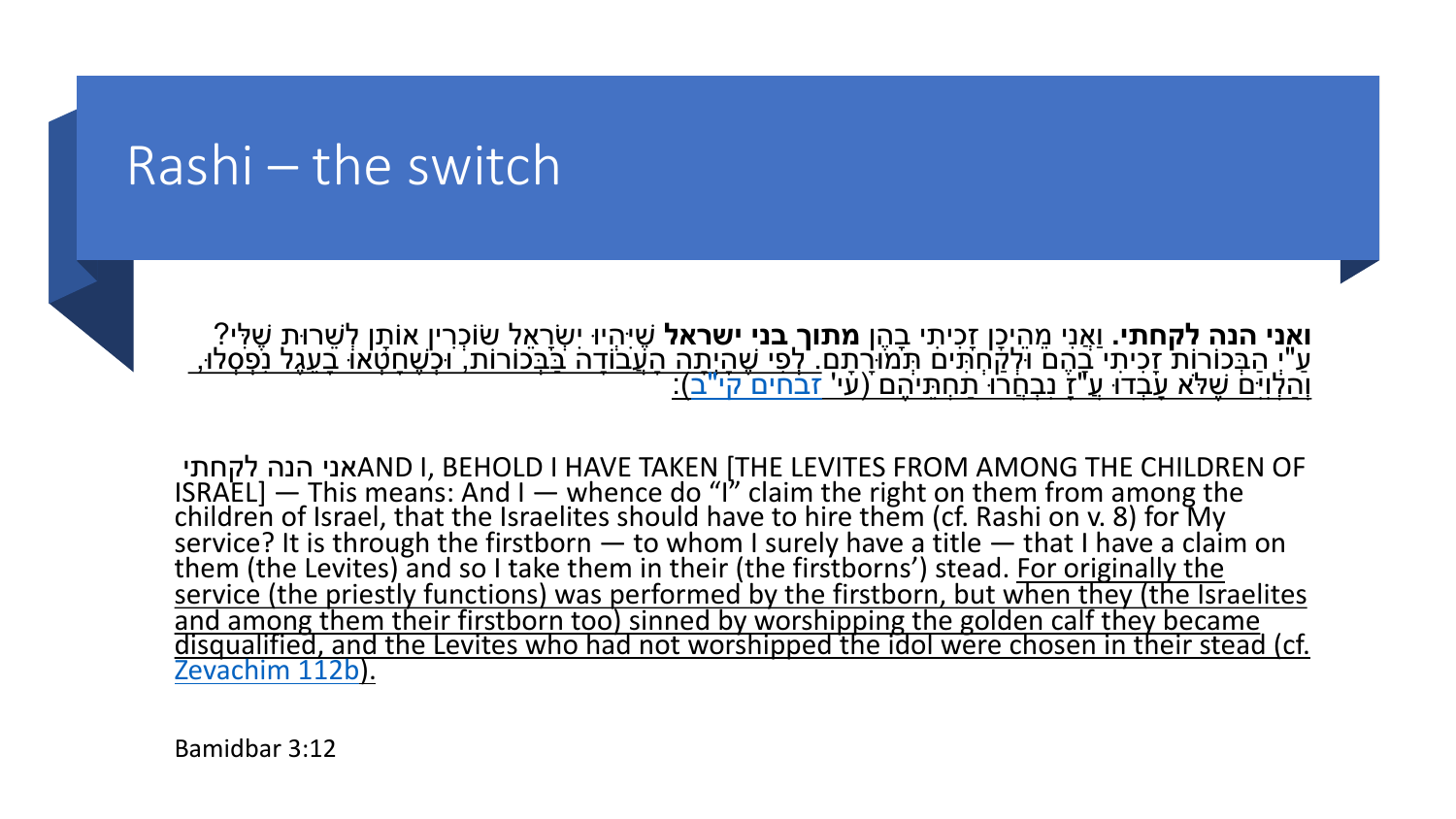### Rashi's perspective on the Leviim

Rashi informs us that prior to the Egel, the firstborn were the priests. What does this mean, spiritually, sociologically? It means that each and every family had access, had a representative in the Temple. The spiritual heights of the Temple were not restricted by an elite group, serving from behind closed doors. Prior to the Egel, every family put forward a candidate for divine service. There was a certain democratic strain that enlivened this system.

*Rav Alex Israel – Torah Thoughts*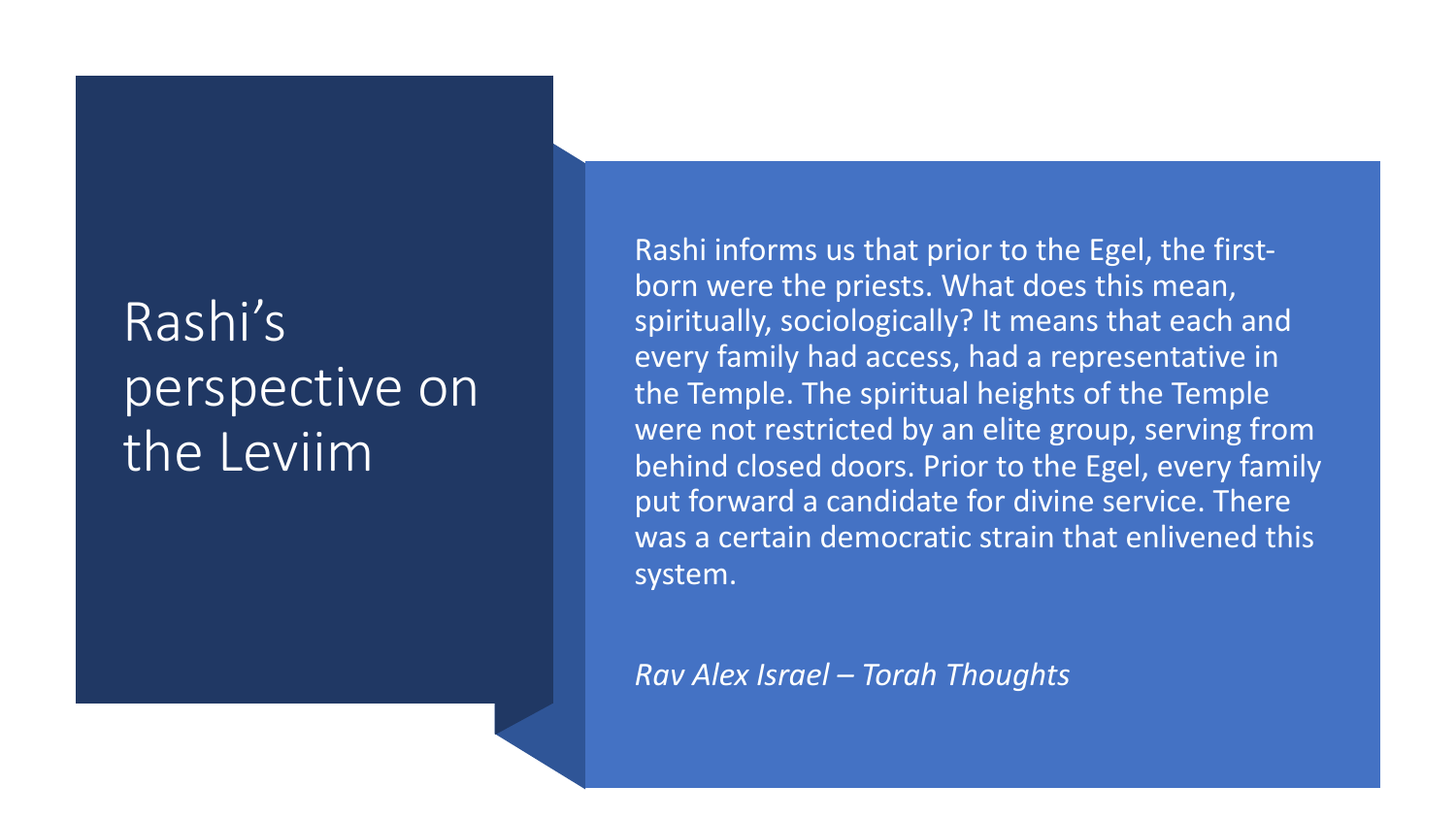### Situation 2: Family complications

וְאֵלֶּה תּוֹלְדָׂת אַהֲרָן וּמֹשֶׁה בְּיֹוֹם דְּבֶּר יְהֹוֶה אֶת־מֹשֶׁה בְּהַר סִינָי:

This is the line of Aaron and Moses at the time that ו־spoke with Moses on Mount Sinai. וְאֱלֶה שְׁמָוֹת בְּנֵי־אַהֲרֻן הַבְּכְֹר וֹ נָדֶב וַאֲבִיהוּא אֶלְעָזֶר וְאִיתָמֶר:

These were the names of Aaron's sons: Nadab, the first-born, and Abihu, Eleazar and Ithamar; ֹאֵלֶּה שְׁמוֹת בְּנֵי אַהֲרֹׂן הַכֹּהֲנִים הַמְּשֶׁחֶים אֲשֶׁר־מְלֵּא יַדֶם לְכַּהֵן

those were the names of Aaron's sons, the anointed priests who were ordained for priesthood.

וַיָּמְת נָדֶב וַאֲבִיהוּא לִפְנֵי יְהֹוֶה בְּהַקְרִבָם ۚאֵשׁ זָרָה לִפְנֵי יְהֹוָה בְּמִדְבַּר סִינַּי וּבָנִים לֹא־הָיִוּ לָהֶם וַיְכַהֵן אֶלְעָזָר וְאִיתָמָּ֫ר<br>עַל־פְּנֵי אַהֲרָן אֲבִיהֶם: {פּ}

But Nadab and Abihu died by the will of והוה when they offered alien fire before יהוה wilderness of Sinai; and they left no sons. So it was Eleazar and Ithamar who served as priests in the lifetime of their father Aaron.

Bamidbar 3:1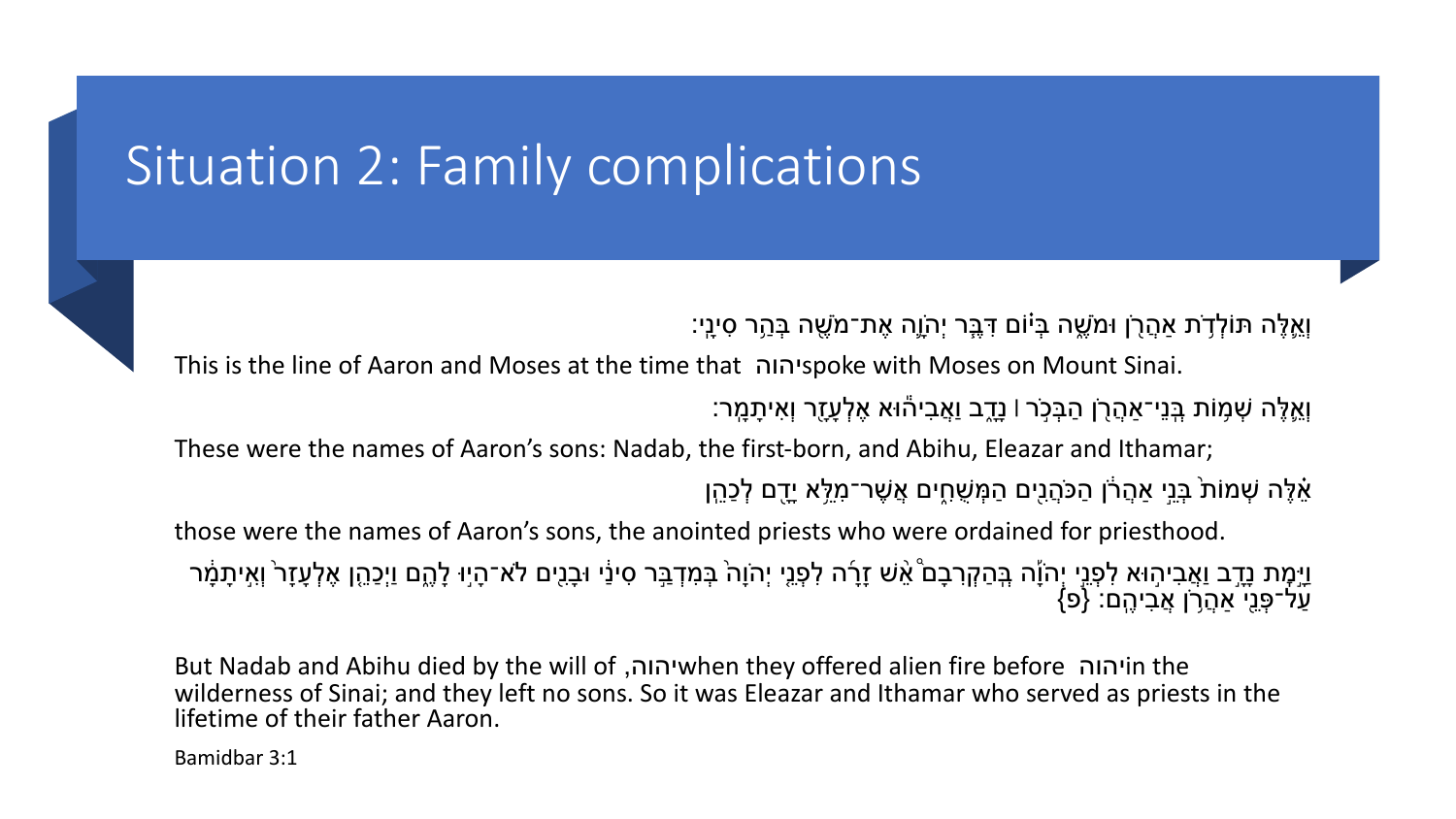<sub>ָ</sub>זְדוֹת מֹשֶׁה, לְפִי שֶׁלִּמְּדָן ָרוֹ תּוֹרָה מַעֲלֶה עָלָיו הַכָּתוּב

AND THESE ARE THE OFF  $-$  But it mentions only the are called the sons of Mo Torah. This tells us that w son of his fellow man Scri he had begotten him (San

Rashi 3:1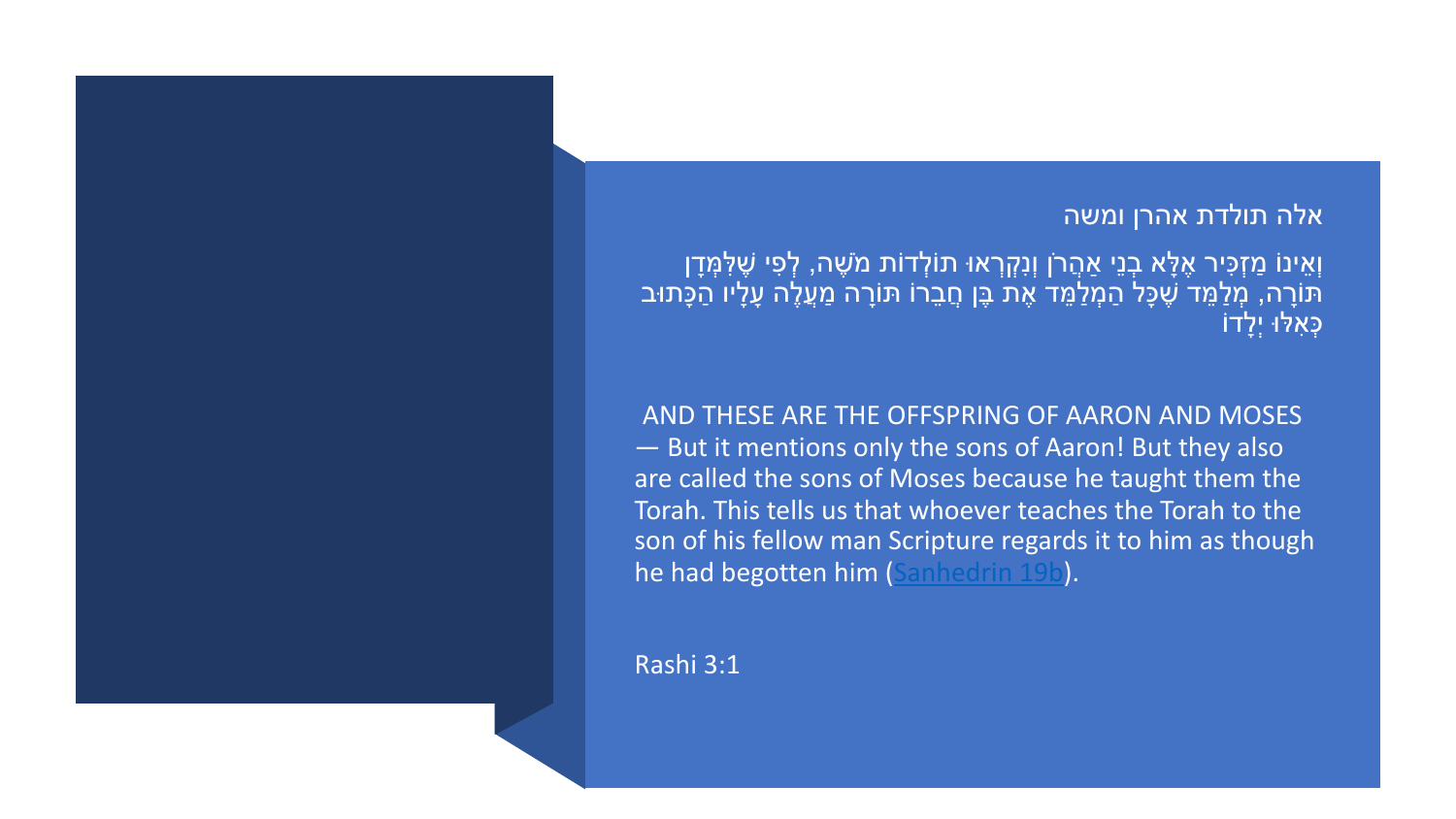#### Situation 3:

ּאִישׁ עַל־דִּגְלָוֹ בְאֹתֹת<sup>ָ</sup> לְבֵית אֲבֹתָׁם יַחֲנָוּ בְּנֵיָ יִשְׂרָאֵל מִנֶּגֶד סָבִיב לְאִהֶל־מוֹעֵד יַחֲנְוּ: ֕ ֖

The Israelites shall camp each man with his standard,\**each man with his standard Or "each [household] with its standard."* under the banners of their ancestral house; they shall camp around the Tent of Meeting at a distance.

Bamidbar 2:2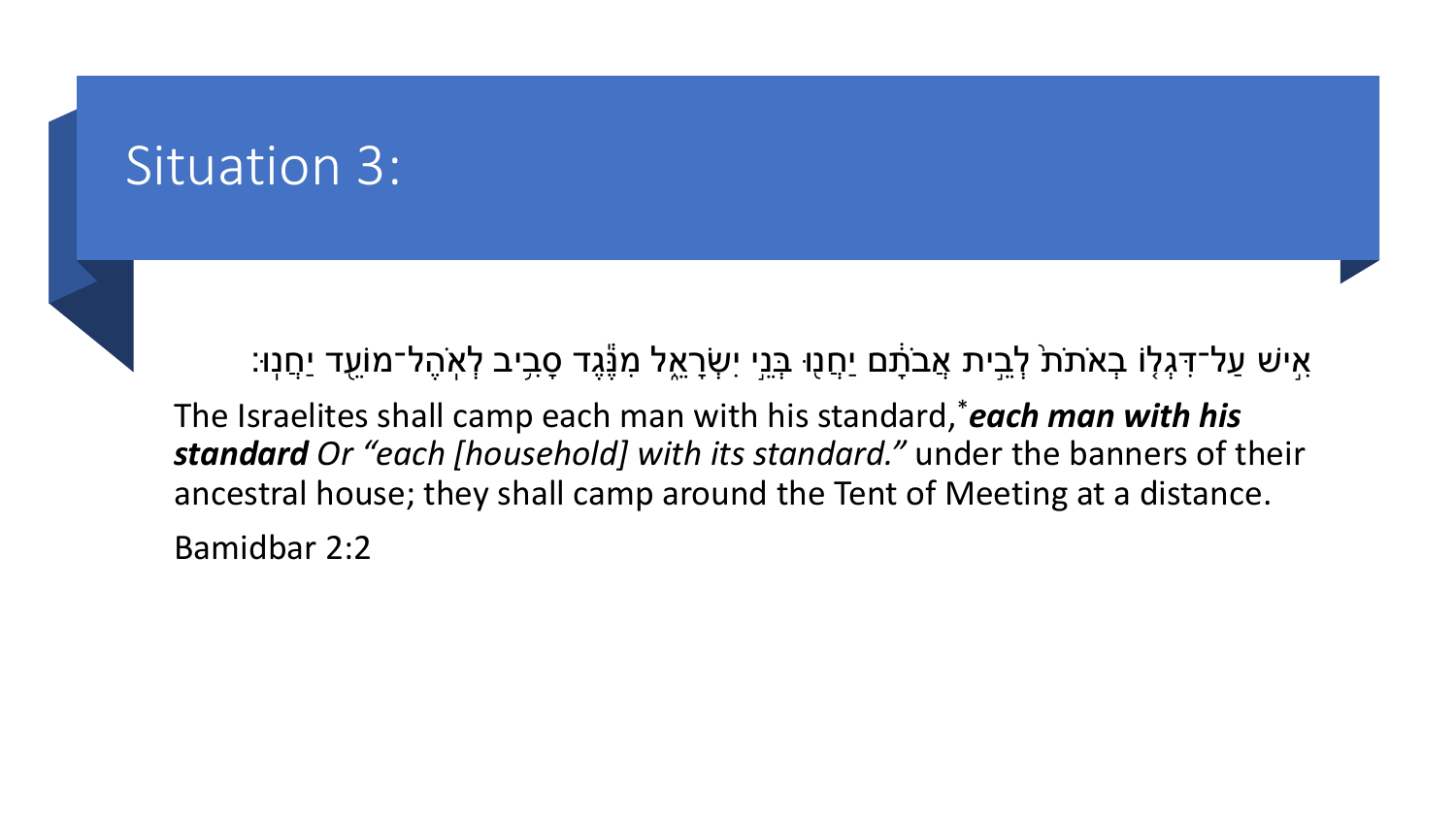It should have just said "each man to his flag" that is how Bnei Yisrael should have camped. Why do we need "according to their fathers' house?" … Rather, when Hashem told Moshe that they would camp according to their flags, Moshe became distressed and said, "now, we will provoke strife among the Shevatim."

….

Hashem said "don't worry about that! They know where they should live from their father Yaakov, this is not new …

Bamidbar Rabba 2:2

<u>אֵלַּא אִישׁ עַל דְּגָלוֹ</u> <u>ְ</u>נֹתַם, הֲדֵא הוּא ָּתֵן צֶדֶק, <u>בְּשָׁעָה</u> ִי<u>ם כָּמוֹ שֶׁנִּתְאָוּו<sub>ֹ.</sub> </u> ָלְהַנֵּתֵן בֵּין הִשָּׁבַטִים, <mark>וְהוּא אוֹמֵר אַי א</mark>ֵפָשׁי <mark>ֶּיבֶט, מַה אֲנִי עוֹש</mark>ֶׂה, <u>ן צְריכִין לְךָ, מֵעַצְמָן</u> ַיהֶם הֵיאַךְ לְשָׁרוֹת ָׁמִיּעֲקֹב אֲבִיהֵם כָּמוֹ <u>ׁמִי</u> ֶשׁ ָטֲּענוּ אוֹתוֹ וְ ִה ִקּיפוּ ֶאת ִמ ָטּתוֹ ָכּu יַ ִקּיפוּ ֶאת ַה ִמּ ְשׁ ָכּן, ְדּאָ ַמר ַר ִבּי ָח ָמא ַיָּנָרָא לְבָנָיו, דְּכְתִיב ִ ְקָרא יֲַעקֹב ֶאל ָבּנָיו וּ ֵב ְר ָכן וְ ִצָוּן ַעל ַדּ ְר ֵכי ָהֱאq ִהים ָלָהֶם *בְּשֶׁ*תָּטְלוּ אוֹתִי ָדִי וְלֹא אֶחָד מִן ַמִּבְּנוֹת כְּנָעַן, וְכֵן הוּא ָם, בָ<mark>ּנָיו וְלֹא בְנֵי בָנָיו,</mark> ַי ִ ְשׂאוּ אֹתוֹ ָבנָיו, ֵהי ַאu ִצָוּם, ֶא ָלּא אָ ַמר ָל ֶהם ָבּנ  $\mathsf{r}$ 

```
ָיהֶם לֹא צְוַּם לַחֲנוֹת:
ֶּה הַדָּבָר שֶׁלֹא לִתֵּן
      ַשְׁהַקִּיפוּ מִטַּת
                          ֵי יִ ְשָׂר ֵאל.
```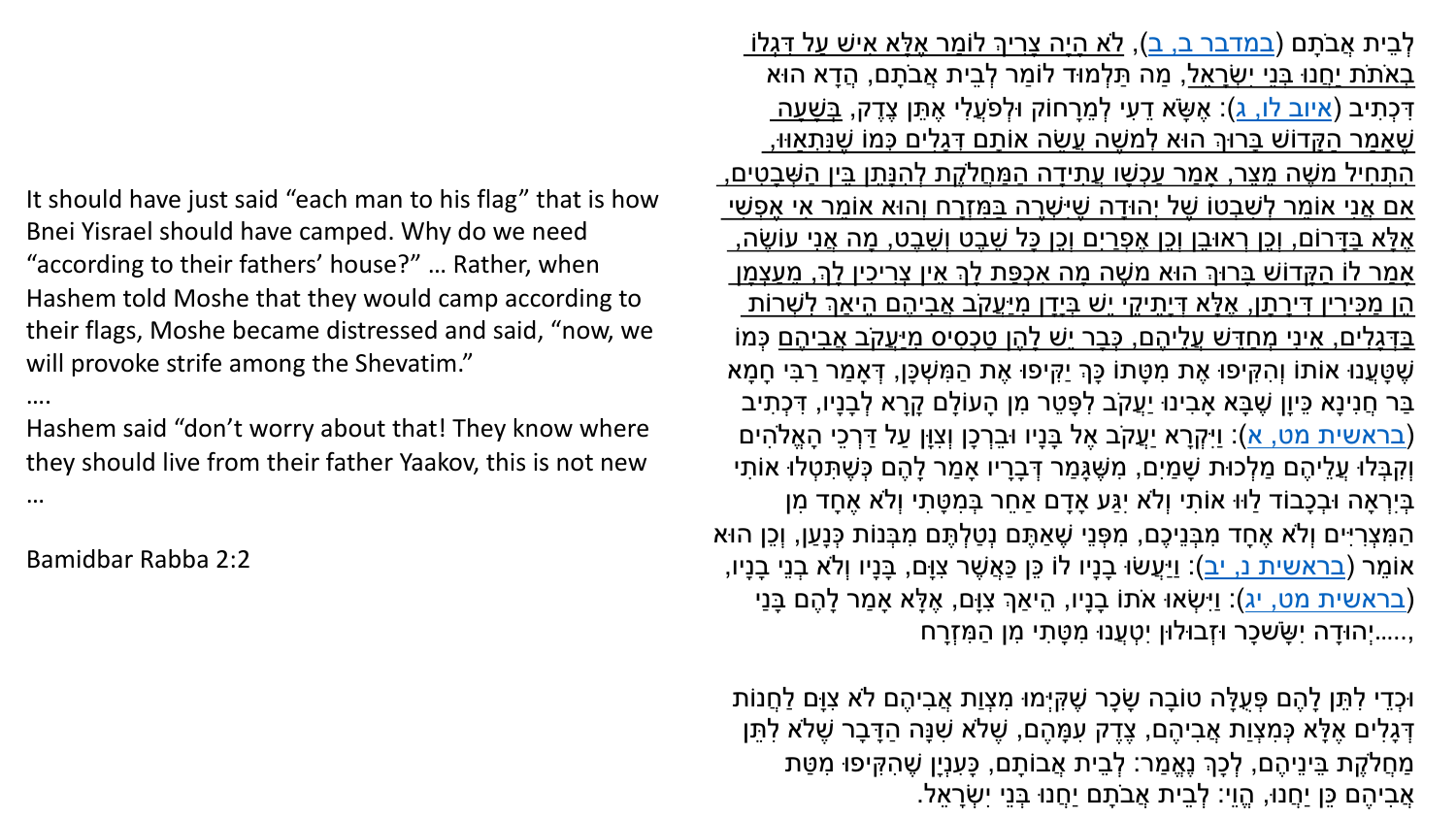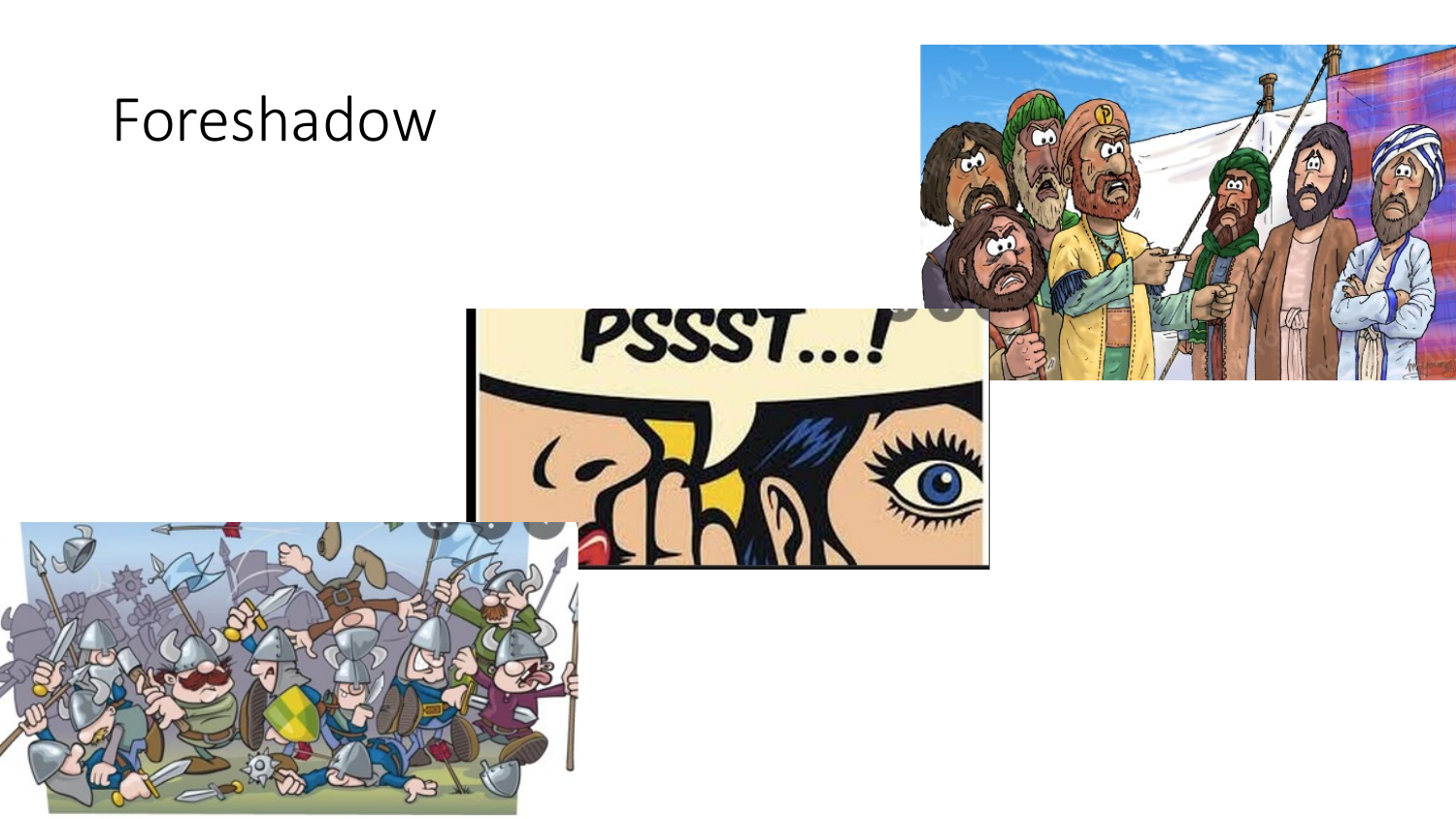

## Order  $\leftarrow$   $\rightarrow$  Chaos

"The ultimate purpose of life, mind, and human striving: to deploy energy and information to fight back the tide of entropy and carve out refuges of beneficial order." - Steven Pinker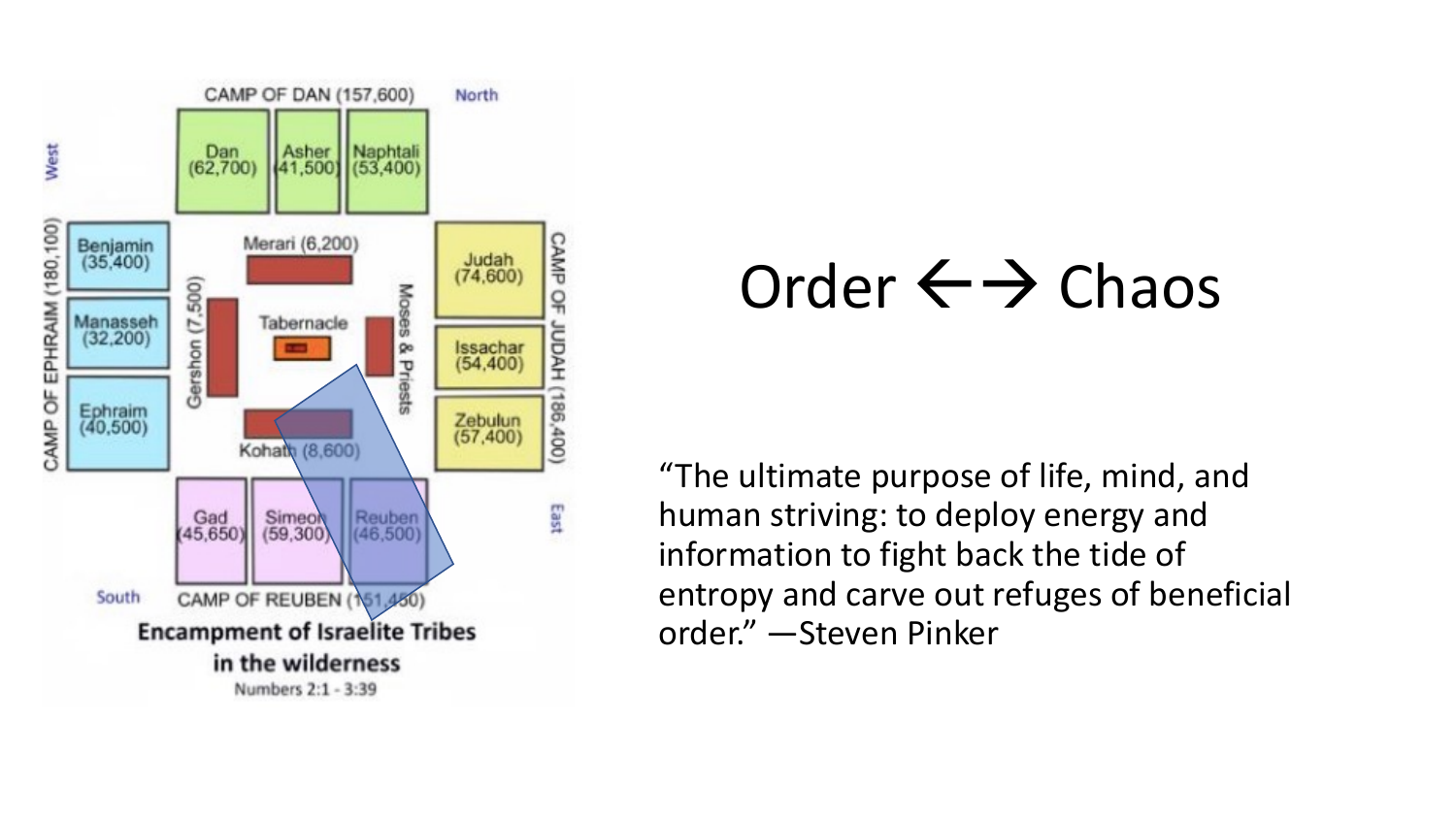<u>אָמר לוֹ הַקְּדוֹשׁ בָּרוּךְ הוּא משָׁה מָה אַכְפַּת לְךָ אִין צְריכִין לְךָ, מַעַצְמָן הֵן מַכִּירין דִּירָתָן, אֶלָא דְיָתִיקִי יֵשׁ</u> בִּיָדָן מַיַּעֲקֹב <u>אָבִיהֶם ה</u>ֵיאַךְ לְשְׁרוֹת בַּדְּגָלִים, אֵינִי מְחַדֵּשׁ עֲלֵיהֶם, כְּבָר יֵשׁ לָהֶן טַכְסִיס מִיַּעֲקֹב אֲבִיהֶם<br>כְּמֹוֹ שֶׁטַּעֲנוּ אוֹתוֹ וְהִקִּיפוּ אֶת מִטָּתוֹ כָּךְ יַקִּיפוּ אֶת הַמִּשְׁכָּן

(Bamidbar Rabba, 2:2)

and you shall declare to them: Thus said the Lord GOD: I am going to take the Israelite people from among the nations they have gone to, and gather them from every quarter, and bring them to their own land.

I will make them a single nation in the land, on the hills of Israel, and one king shall be king of them all. Never again shall they be two nations, and never again shall they be divided into two kingdoms.

(Yechezkel 37: 21 – 22)

וְדַבֵּר אֲלֵיהֶם כֹּה־אָמַר ֹאֲדֹנֵי יֱהֹוִהٞ הִנֵּה אֲנִי לֹקֶׂחַ אֶת־בְּנֵי יִשְׂרָאֵל מְבֵין הַגְּוֹיֶם אֲשֶׁר הָלְכוּ־ֹשֶׁם וְקִבַּצְתִּי אֹתָם ׁמְסַּבִיב וְהֵבֵאתִי<br>אוֹתֶם אֶל־אַדְמָתָם: ֿוְעָשִׂיתִי אُתָֿם לְגוֹי אֶחֶד בָּאָׂרֶץ בְּהָרֵי יִשְׂרָאֵל ֧֧֖֖֖֚֚֚֚֚֝֟֓֓֝֬<br>֧֚֚֝<br>ׇׇ֖֖֖֖֖֖֖֖֧֧֖֖֖֧֖֖֧֧֧֚֚֚֚֚֚֚֚֚֚֚֚֚֚֚֚֚֚֚֚֚֚֚֚֚֚֚֚֚֚֚֚֚֝֝֬֝֓֝֓֝֬֝֬֝֬֝֬֝֬ וֹמֶלֶךְ אֶחֶד יִהְיֶה לְכֵלֵם לְמֶלֶךְ וְלָא (יהיה) [יִיהְיוּ־]עוֹד לִשְׁנֵי גוֹיִּם וְלֹא יֵחֲצוּ עָוֹד לִשְׁתֵ*ּ*י ַמְמָלַכְוֹת עוֹד: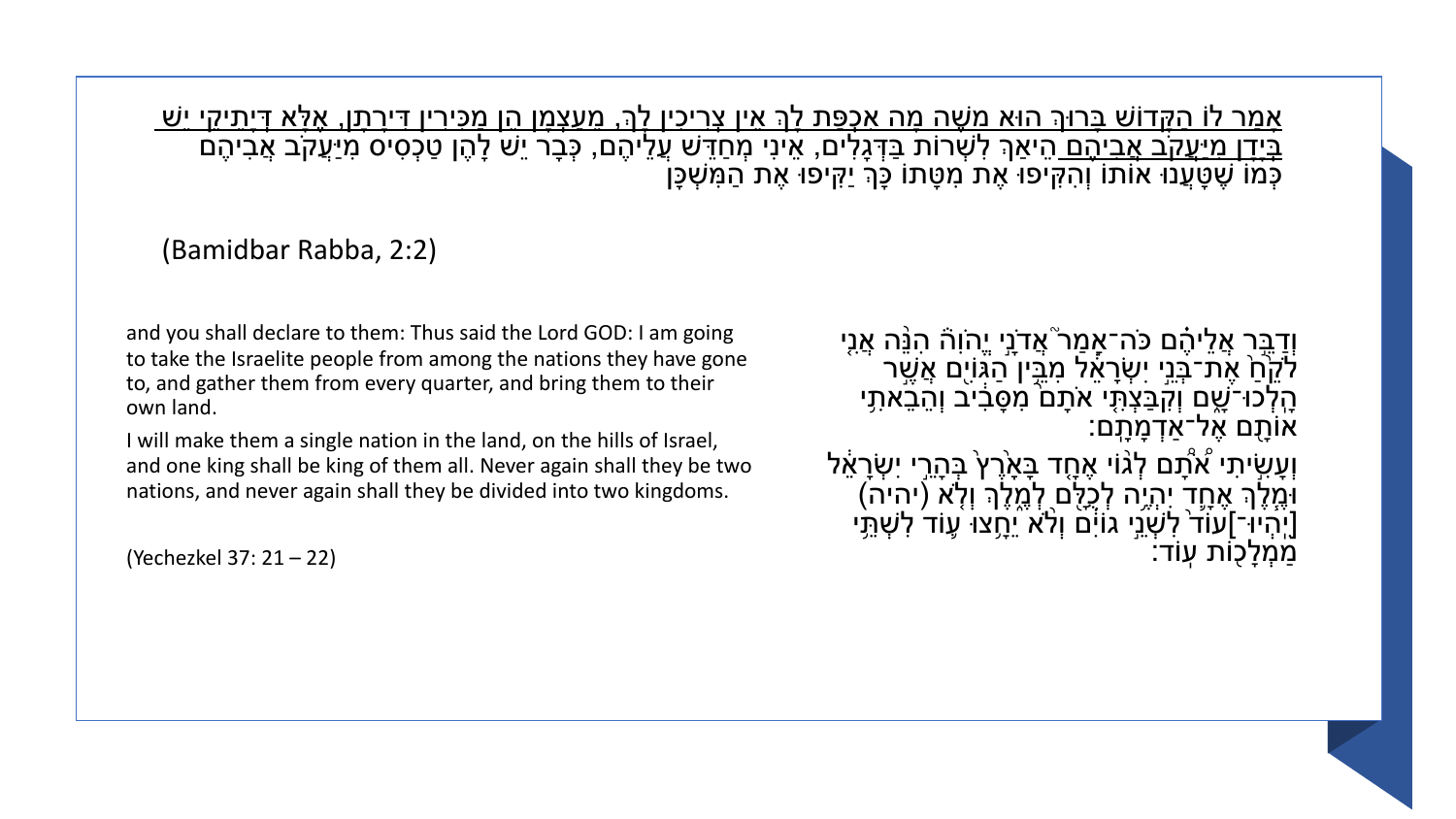I will make a covenant of friendship with them $$ it shall be an everlasting covenant with them-I will establish<sup>a</sup>Meaning of Heb. uncertain. them and multiply them, and I will place My Sanctuary among them forever.

My Presence<sup>b</sup>Lit. "dwelling place." shall rest over them; I will be their God and they shall be My people.

And when My Sanctuary abides among them forever, the nations shall know that I the LORD do sanctify Israel.

Yechezkel 37: 26 - 28

וְכַרַתְּי לָהֶםۢ בְּרִית שָׁלֹוֹם בְּרִית ּעוֹלֵם יְהִיֵה אוֹתֻם וּנְתַתִּים ׁ וְהִרְבֵּיתִי אוֹתֵׁם ו<u>ַנִּתתִּי</u> ֹאֵת־מְקִדַּשִׁי בְּתוֹכַם לְעוֹלִם: <u>וְהיָה מִשְׁכַּנִי עֲלֵיהֶם וְהָי</u>ִיתִי לָהֶם לֵאלֹהִים וְהֻמָּה יִהְיוּ־לִי לְעָם: ּ וַיִדְעוֹּ הַגּוֹיָם כֵּי אֲנִי יִהוֹ<u>ַ</u>ה מִקַדֵּשׁ אֶת־יִשְׂרָאֱל בִּהְיָוֹת מִקְדָּשָׁי בְּתוֹכָם לְעוֹלֵם: {פּ}